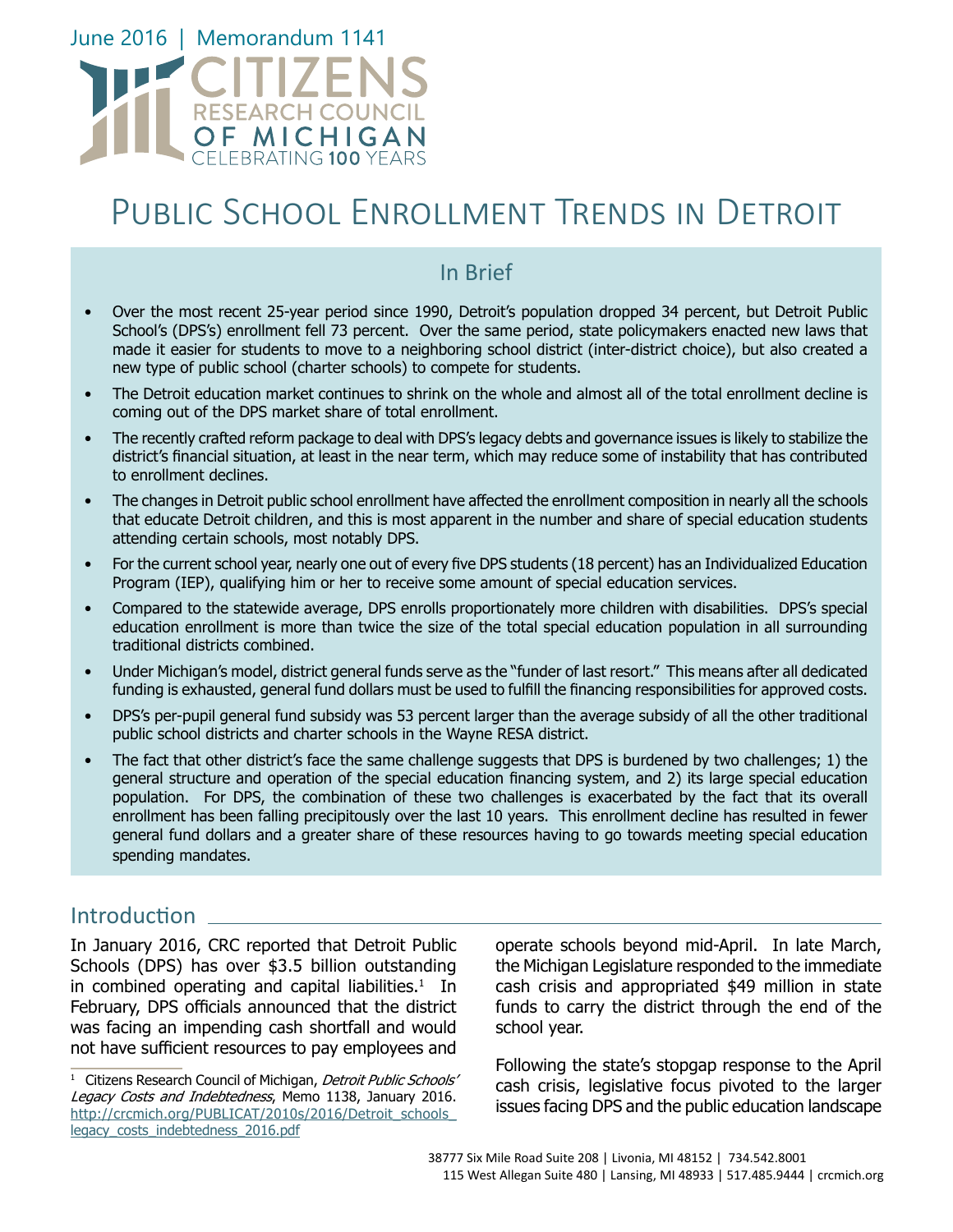in the City of Detroit. Both legislative chambers adopted differing proposals that embrace a variety of other reforms dealing with the myriad of complex financial, academic, governance, and management challenges that have plagued the district for decades. In early June, the Legislature agreed to a plan designed to help DPS pay off its legacy debts, to end state-control of the district, and to return the district to local control. It is too early to predict how successful the plan will be towards addressing the factors causing the district's short- and long-term financial problems.

Among the key causes of DPS's financial problems, is the massive and sustained student enrollment decline. This decline has dramatically shifted the composition of the district's enrollment in important ways. This report examines student enrollment trends of Detroit children attending public schools – including those enrolled in DPS, neighboring public school districts, charter schools, and the Education Achievement Authority (EAA) district  $-$  and investigates the ways in which DPS's enrollment decline has changed the composition of its student body. Specifically, it analyzes the relative growth in the special education student population and the disproportionate financial burden DPS faces providing mandated services to this population. Future enrollments and the composition of the student body will affect the flow of funds into the district and the demands placed on those funds.

# Enrollment Trends

### Massive Population Exodus

The U.S. Census Bureau estimates that the City of Detroit had a 2015 population of 677,116, ranking it the  $21<sup>st</sup>$  largest city in the United States; just larger than Washington, D.C. (672,228) and smaller than El Paso, Texas (681,124). In 1970, Detroit was the  $5<sup>th</sup>$ largest city with a population of 1,511,482; wedged between Philadelphia (1,948,209) and Houston (1,232,802) in the national rankings.

While Detroit's population decline began in the 1950s, it was in full swing by 1970. "White flight" from Detroit to the surrounding suburbs accompanied the migration of job providers, notably automobile plants, from the urban center. Detroit's steady population exodus between 1970 and 1990 is mirrored in the student enrollment figures for DPS during the same period (see **Table 1**).2 During the two-decade period, the overall population fell 32 percent while DPS student enrollment similarly declined 38 percent. DPS was the only public schooling option available to Detroit children during this time; the state law authorizing charter schools was enacted in 1993 and inter-district options were limited until mid-1990s.

<sup>2</sup> Unlike the City of Detroit population that peaked in the mid-1950s, DPS enrollment decline did not begin until years later. Enrollment peaked in 1966 at 299,962 students before beginning a slow and steady decline that accelerated beginning around 1990.

| Table 1                                                                                           |           |           |           |         |         |         |               |               |
|---------------------------------------------------------------------------------------------------|-----------|-----------|-----------|---------|---------|---------|---------------|---------------|
| City of Detroit Population and Detroit Public Schools Enrollment, 1970 to 2015 (selected years)   |           |           |           |         |         |         |               |               |
|                                                                                                   | 1970      | 1980      | 1990      | 2000    | 2010    | 2015    | 1970-<br>1990 | 1990-<br>2015 |
| City of Detroit<br>Detroit Public                                                                 | 1,511,482 | 1,203,368 | 1.027.974 | 951,232 | 713,777 | 677,116 | $-32%$        | $-34%$        |
| <b>Schools</b>                                                                                    | 293,822   | 224,358   | 182,332   | 169.363 | 77.594  | 47.959  | $-38%$        | $-73%$        |
| Source: U.S. Census Bureau; State of Michigan, Center for Educational Performance and Information |           |           |           |         |         |         |               |               |

TERENCE M. DONNELLY, Chair ALEKSANDRA A. MIZIOLEK, Vice Chair KELLY ROSSMAN-McKINNEY, Treasurer LAURA APPEL MICHAEL G. BICKERS

JIM DAVLIN DANIEL P. DOMENICUCCI BETH DRYDEN RANDALL W. EBERTS SHERRIE L. FARRELL

CRC Board of Directors RICHARD A. FAVOR JR. JOHN J. GASPAROVIC JUNE SUMMERS HAAS DAVID R. HAY

MARYBETH S. HOWE

GORDON KRATER WILLIAM J. LAWRENCE III MICHAEL P. McGEE PAUL OBERMEYER KEVIN PROKOP

JAY RISING MILTON W. ROHWER CAROLEE K. SMITH CHRISTINE MASON SONERAL LARRY YACHCIK

Table 1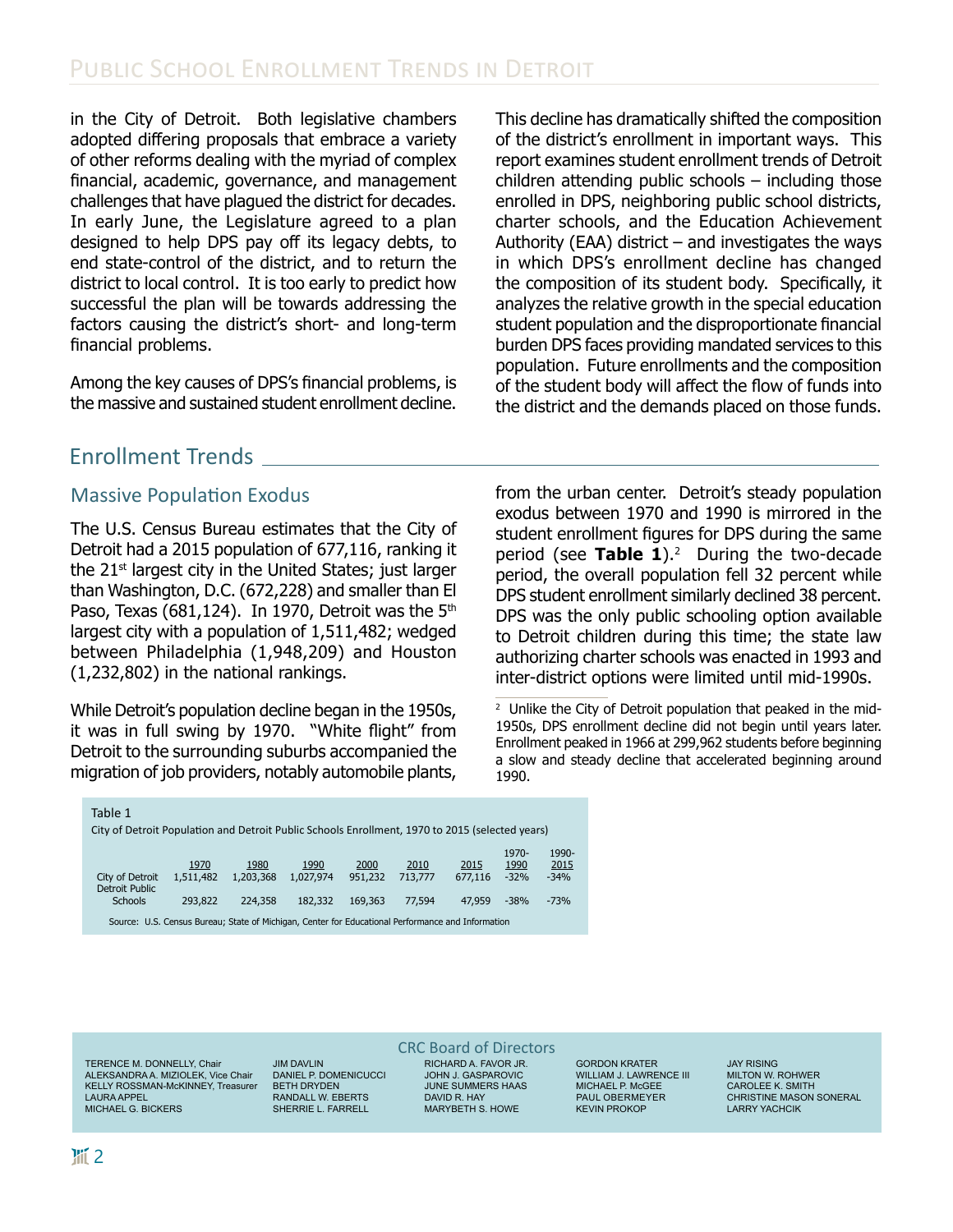In contrast, more recent DPS enrollment declines have greatly outpaced the decline in the city's general population. Over the most recent 25-year period since 1990, the city's population dropped 34 percent, but DPS's enrollment fell 73 percent.3 DPS lost an average of almost 8,300 students per year between 2000 and 2010. The divergence suggests that something other than general population trends has been driving student enrollment in DPS since the early 1990s.

### State Policies Facilitate Greater School **Choice**

The City of Detroit's population loss only explains a portion of the DPS's student enrollment decline since the early 1990s. A much larger contributing factor is the role played by public policy decisions affecting the educational landscape in Detroit. These policy changes are not geographically confined to Detroit; however, over time, they have had a pronounced effect in urban areas of the state.

Over the last 25 years, state policy has enabled greater public school choice; state laws were modified to allow students to more freely seek alternatives to their local schools. While the public policies themselves did not cause students to leave their local school district, they directly facilitated student movement. Specifically, new laws made it easier for students to move to a neighboring school district (inter-district choice), but also created a new type of public school (charter schools) to compete for students.

The expansion of school choice effectively broke up the de facto education monopolies that public school districts previously enjoyed. Initially, policymakers constrained public school choice (e.g., limiting the number of charter schools), but over time these legal limits were removed and new types of charter schools were permitted (e.g., cyber charters), providing another public schooling option.

The expansion of, and subsequent participation in, school choice was greatly facilitated by the school finance reforms of the mid-1990s. Proposal A of 1994 altered the funding of school operations away from a model that relied on locally levied property taxes to a model that relies on state-level taxes and funding decisions made by state officials. Importantly, Proposal A also introduced the perpupil foundation grant as the primary mechanism for distributing operating funds to districts. Since 1994, school districts have received the majority of their operating revenue from state appropriations and the total amount each district receives depends primarily on the number of pupils enrolled.

## Changing Market Share

The combination of expanded choice and the mechanics of the Proposal A funding model allows funding to follow the student to the education provider of his or her choice. Again, these policies did not cause families to flee their local district, but they did make it much easier for families seeking alternatives to change schools without having to physically move to a new community. While broader forces (e.g., population shifts) affect the size of the school-age population in a community and directly play a role in district enrollment trends, many more factors are at play. For any given family, where to enroll their school-age child is a personal decision based on many considerations. Parents often weigh the pluses and minuses associated with each individual school's academic performance, location, safety record, culture, academic and nonacademic programs, financial health, as well as other factors.

Whatever the reasons behind their decisions, for over two decades Detroit families have taken advantage of expanded school choice in large and growing numbers. And despite Detroit's massive population decline, families have left DPS in droves to send their children to charter schools inside and outside the city boundaries as well as to schools operated by other districts outside the city.

Recent enrollment trends in all public schools enrolling Detroit school children show the degree of choice participation (**Chart 1**).

The data document two important trends. First, the

<sup>3</sup> For comparison purposes, total statewide public school enrollment declined a modest 3.9 percent between 2010 and 2015, from 1,602,124 students to 1,540,005 students. Some of the dramatic change for DPS is attributable to the creation of the Education Achievement Authority during this period and the assignment of 15 former DPS schools (and students) to the new entity.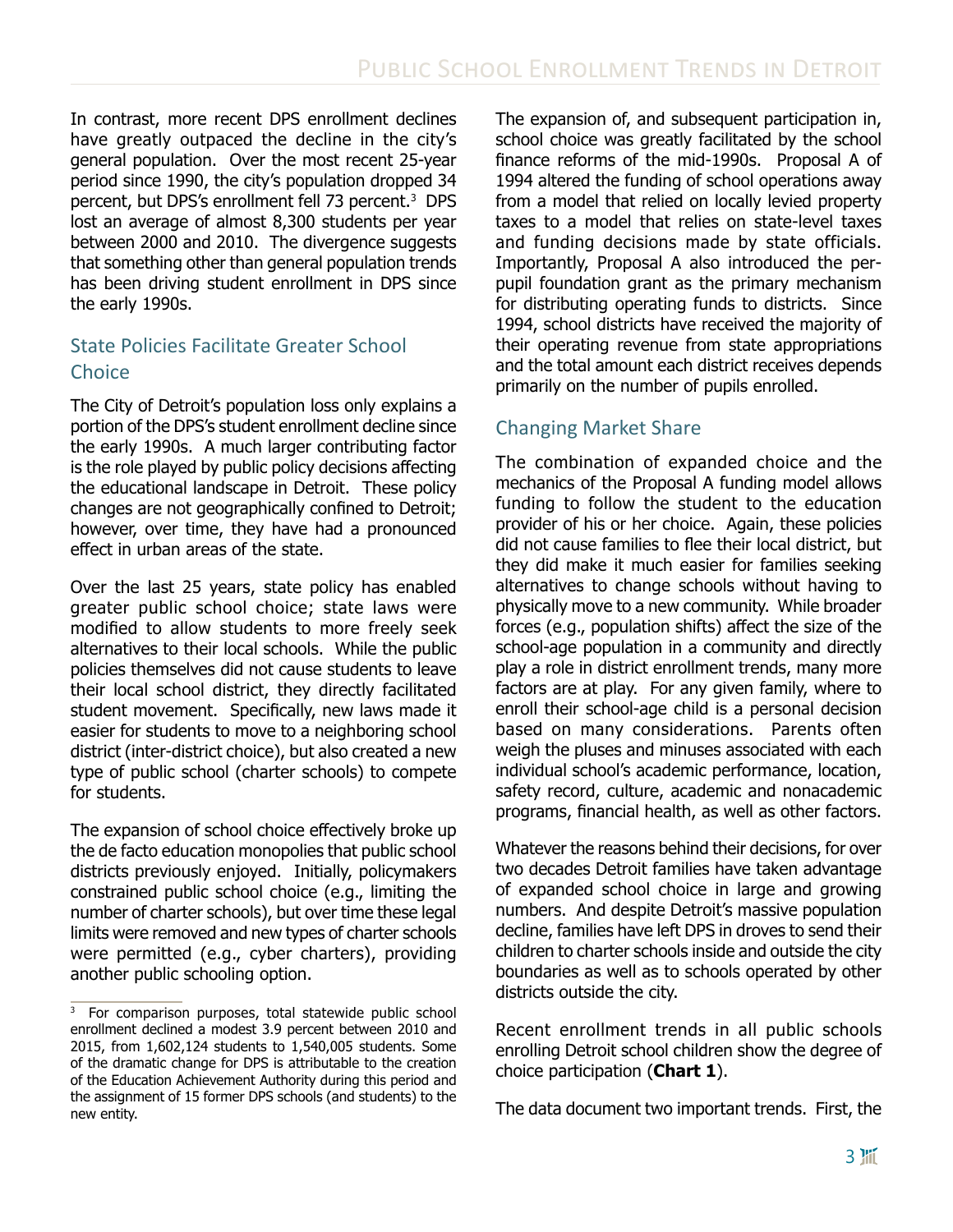



Detroit education market continues to shrink on the whole. **Chart 1** shows total Detroit public school enrollment declined by 23 percent over the last seven years. The largest single-year decline occurred in 2010-11 when 11,251 fewer school children enrolled in public school, an eight percent reduction. The market shrank a more modest three percent between 2012-13 and 2014-15, suggesting some degree of stabilization; however, it contracted just over three percent in t2015-16 (4,402 students).

Second, almost all of the total enrollment decline is coming out of the DPS market share of total enrollment.4 In 2015-16, **Chart 1** shows that DPS enrolled about 41 percent of all Detroit school children attending public schools compared to 60 percent in 2009-10. A total of 233 other school districts (151 charter schools located inside and outside the City

of Detroit and 82 traditional school districts) enrolled at least one Detroit resident. For 85 of these charter schools, Detroit children accounted for at least 50 percent of the total enrollment. In the case of other traditional districts, Detroit resident students comprised at least 20 percent of the total enrollment in six districts (Oak Park, Harper Woods, Clintondale, Ferndale, Madison, and River Rouge).

The reduction in the Detroit market combined with market share changes have resulted in DPS no longer being the majority educator of Detroit residents. As of the 2012-13 school year, charter schools located inside and outside the city limits, as a group, are responsible for educating more Detroit students than DPS. The number of charter schools enrolling at least one Detroit resident increased from 112 schools in 2009-10 to 151 schools in 2014-15.

While the charters' share of the Detroit education market has increased, the share held by other traditional public districts has remained fairly consistent. Neighboring districts are responsible for educating about eight percent of the Detroit

Source: Michigan Center for Educational Performance and Information (See Appendix for data)

<sup>4</sup> "Market share" reflects where Detroit resident students enroll. For DPS, the market share is calculated by subtracting the district's nonresident student enrollment from its total enrollment. Because charter schools and the EAA do not have "residents," all DPS resident students enrolling in these schools are included in the respective market share calculations.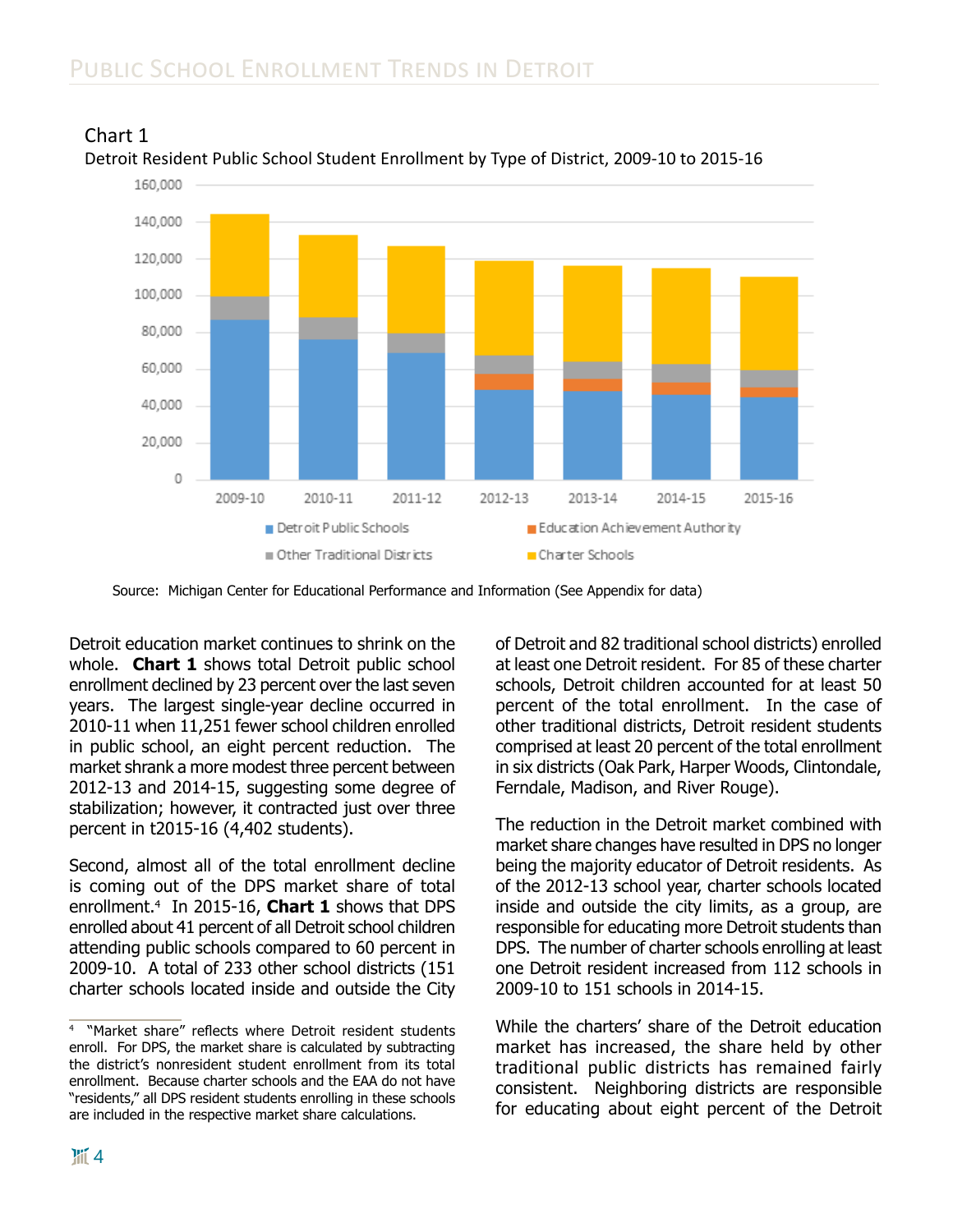market. The number of districts enrolling at least one Detroit child has hovered around 80 since the 2009-10 school year.

In addition to the increased role of school choice in the Detroit market, DPS's market share loss is also attributable to the creation of the Education Achievement Authority (EAA). This is a more recent development and a function of a state policy directed at academic problems in public schools; the implementation of the EAA had nothing to do with expanding school choice. Initially envisioned as a statewide district to operate the lowest performing schools, to date, it only operates in the City of Detroit.<sup>5</sup> The EAA began operations in the 2012-13 school year assuming control over 15 former DPS schools and the students assigned to those schools. In 2015-16, the EAA enrolled 4.7 percent of Detroit public school children, down from 7.4 percent its first year. While the EAA is scheduled to cease operations after the 2016-17 school year, it is unclear where its students will enroll for the 2017-18 school year.<sup>6</sup>

Overall, market shares have remained relatively stable for the past three years. Charter schools have gained a bit, largely at the expense of DPS and EAA shares. At the same time, total Detroit resident public school enrollment continues to decline, but at a slower rate than five years earlier.

# What Does the Future Hold for Public School Enrollment in Detroit?

School districts are required by law to set their budgets for the coming fiscal year (July 1) well in advance of the first day of school (early September). They do this without knowing a key fiscal consideration in a system that is funded on a per-pupil basis; how many students will be attending school in the fall. Because the amount of school funding that a district receives is based on student enrollment, fewer

students showing up in the fall immediately translates into less revenue. While some operating expenses can be trimmed to accommodate the realization of less funding, most educational spending (e.g., instructional personnel) is fixed in the short term.<sup>7</sup> Student enrollment declines, especially significant and unanticipated declines, can result in serious fiscal challenges for school districts if they are unable to reduce spending fast enough.

School district fiscal planning relies heavily on projecting student enrollment. Enrollment projections are key inputs to both near-term (e.g., how many teachers to employ) and long-term (e.g., opening and closing schools) financial decisions. Enrollment projections are equal parts art and science. Historic enrollment trends, combined with birth rates and other economic and demographic data, supply the science behind the projections. Other factors, however, inject much more uncertainty to a district's future student enrollment picture. For example, in communities with a significant amount of public school choice and high levels of choice participation, individual districts have little information about their competitors' future plans (e.g., location of a new school, adding new programs and grades). In addition to the uncertainty surrounding the departure of students from districts in a high-choice market, officials do not know exactly how many nonresident students may choose to enroll in their schools each year.

Accurately predicting public school enrollment is difficult for most school districts; however, it is particularly difficult for schools in Detroit given the unique educational landscape with intense competition for student. Also, the city's slow and uneven economic emergence following its historic bankruptcy makes enrollment forecasting difficult as many areas of the city continue to deteriorate as families flee. For years, all schools in the city, but especially those operated by DPS, have faced considerable instability from the combination of competition and economic struggles – closings, staffing reductions, program cuts, and financial uncertainty. This instability is anathema to accurately projecting student enrollment.

<sup>5</sup> The EAA was created through an inter-local agreement between DPS (by the state-appointed emergency manager at the time) and Eastern Michigan University in 2011. It is not authorized in state law, but state law allows an emergency manager to transfer schools to the authority.

<sup>&</sup>lt;sup>6</sup> In February 2016, Eastern Michigan University pulled out of the inter-local agreement. Without the participation of another university, this action will effectively dissolve the EAA beginning after the 2016-17 school year.

<sup>&</sup>lt;sup>7</sup> Citizens Research Council of Michigan, *Managing School District* Finances in an Era of Declining Enrollment, Memo. No.1131, January 2015. [http://crcmich.org/PUBLICAT/2010s/2015/managing\\_](http://crcmich.org/PUBLICAT/2010s/2015/managing_school_district_finances_in_era_of_delining_enrollment-2015.pdf) school district finances in era of delining enrollment-2015.pdf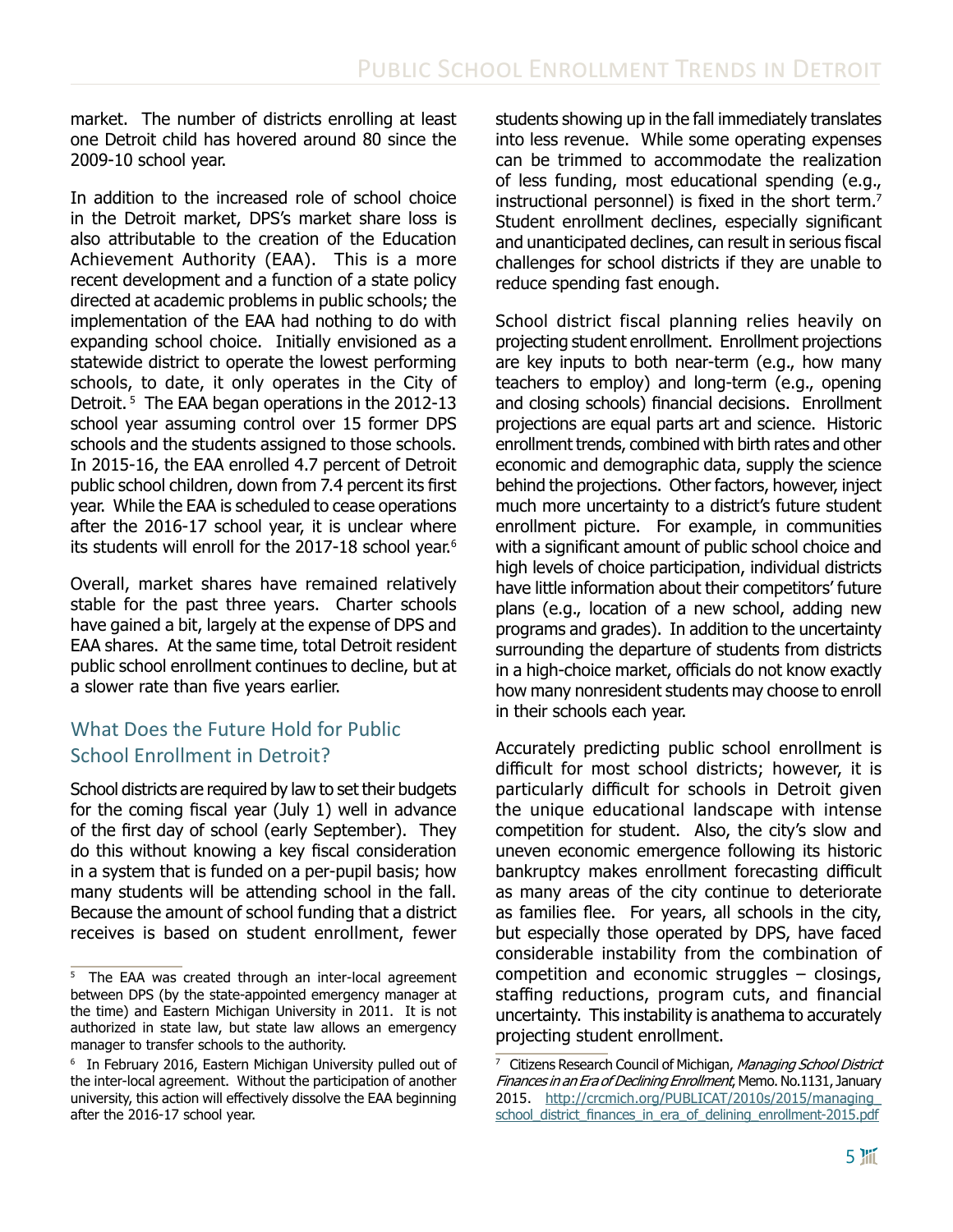Detroit Population Estimates. The recent U.S. Census estimate that the City of Detroit has dropped out of the top-20 most populous cities continues a nearly seven decades-long slide that began in the 1950s. The estimate also suggests that the annual population decline has slowed from recent experience. The city's population fell 0.46 percent in 2015, compared to an annual average loss of slightly more than 1 percent since the 2010 decennial Census. It is unclear if this signals a long-term trend, or a one-year blip.

In 2012, the Southeast Michigan Council of Governments (SEMCOG) released its population forecast for southeast Michigan, including Detroit. The forecast provides population estimates by age grouping at five-year increments through 2040.8 Between 2015 and 2020, SEMCOG data shows Detroit's total population falling 3.6 percent and the school-age population (5-17) shrinking by a similar 3.8 percent (about 1 percent per year on average). SEMCOG's report suggests that the size of the public school market in Detroit will continue to contract over the coming years, but it does not shed any light on where these children will attend school.

Detroit Market Shares. Given the prospect that Detroit's population will continue to decline, it is certain that DPS will lose enrollment in the coming years (assuming the district maintains its current market share). However, as noted, population is only one factor driving school enrollment. A much more important determinant is the competition for students from other providers. In recent years, the district's share of the public school market has remained fairly stable, hovering around 40 percent (**Chart 1** above). Maintaining, or increasing its market share, will be key to DPS efforts to stabilize its enrollment over the coming years.

Whether DPS will be able to maintain or increase its market share depends on many factors, including many that are outside of the district's direct control.

One such factor is the planned opening and closing of charter schools that either currently or would enroll Detroit school children. According to the Michigan Department of Education, one new Detroit-based charter school is planned for each of the next two school years (fall 2016 and fall 2017 openings). Enrollment estimates for these two schools are not available.

Four existing Detroit charter schools are slated to close at the end of the current school year (June 2016). Collectively, these schools enroll 1,741 students; however, it is unknown where these students will enroll in the fall of 2016.<sup>9</sup>

In addition to charter school openings/closings, another development that will directly impact DPS enrollment is the planned closing of the EAA after the 2016-17 school year. Enrollment in the district has fallen 41 percent since it began operations in 2012-13 with 8,783 students. Many students left to attend charter schools as well as DPS and other traditional schools. It is assumed, at this time, that governance of the schools will revert back to DPS beginning with the 2017-18 school year; however, it cannot be known how many of the EAA students will enroll in DPS in the fall of 2017.

Finally, the Michigan Legislature recently crafted a reform package to deal with DPS's legacy debts and governance issues. How, if at all, the legislation will impact enrollment is unknown at this juncture. It is likely to stabilize the district's financial situation, at least in the near term, which may reduce some of instability that has contributed to enrollment declines.

<sup>8</sup> Southeast Michigan Council of Governments, Community Profile,<http://semcog.org/Data-and-Maps/Community-Profiles>.

<sup>&</sup>lt;sup>9</sup> According to the Michigan Department of Education, planned charter closings and enrollment: Nataki Talibah Schoolhouse of Detroit (140 students), Allen Academy (897 students), Cornerstone Health and Technology Academy (376 students), and Experiencia Preparatory Academy (328 students). [http://](http://www.michigan.gov/mde/0,4615,7-140-6530_30334_40088-256117--,00.html) [www.michigan.gov/mde/0,4615,7-140-6530\\_30334\\_40088-](http://www.michigan.gov/mde/0,4615,7-140-6530_30334_40088-256117--,00.html) [256117--,00.html](http://www.michigan.gov/mde/0,4615,7-140-6530_30334_40088-256117--,00.html)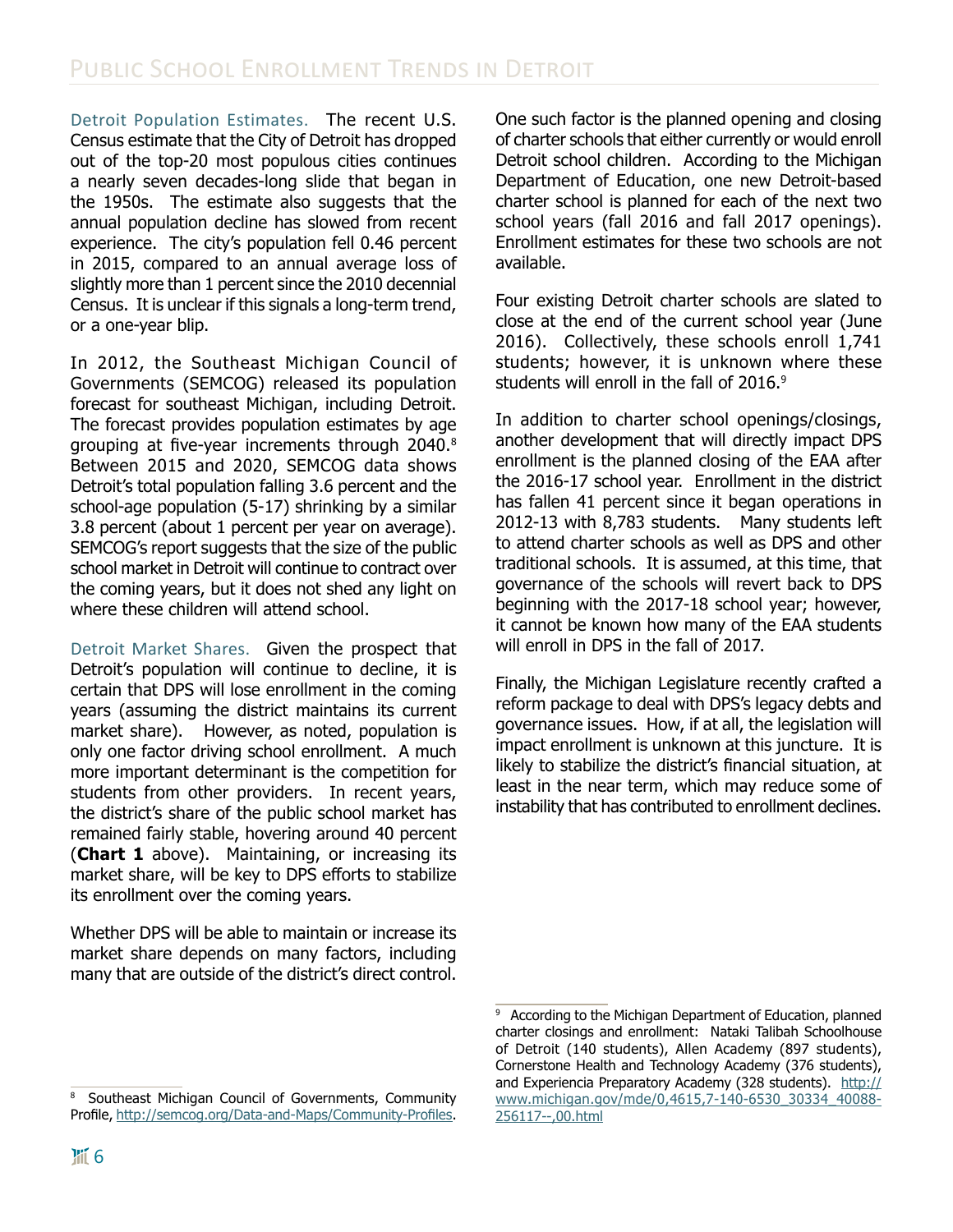# Special Education Enrollment

The changes in Detroit public school enrollment have affected the enrollment composition in nearly all the schools that educate Detroit children. These compositional changes are most apparent in the number and share of special education students attending certain schools, most notably DPS. Because of key differences in the delivery and funding of special education services, the mix of general education and special education students directly affects district finances in important wavs.<sup>10</sup>

All public schools in Michigan (traditional districts and charter schools) are prohibited from denying enrollment to a child because of a disability. Furthermore, schools must provide the required services to the special education students they enroll. A complex web of state and federal laws govern the delivery of services to children with disabilities.<sup>11</sup>

For the current school year, nearly one out of every five DPS students (18 percent) has an Individualized Education Program (IEP), qualifying him or her to receive some amount of special education services.12 As is common in other districts, DPS students are educated and receive services in the least restrictive Although the DPS special education population has been trending down along with the district's total enrollment, students with special needs have been leaving DPS at a slower pace than general education students. As a result, the percentage of school children with a disability has steadily risen since the early 2000s; from roughly 13 percent in 2002-03 to about 18 percent today.

Students with disabilities are less likely than students without disabilities to leave DPS for alternative education providers in the Detroit market. As noted above, charter schools and other traditional districts serve about 46 percent and 8 percent of Detroit school children, respectively. However, the distribution of Detroit students served by these alternatives is weighted toward the general education population (**Table 2**). As a result, DPS's share of the Detroit special education student market is 54 percent, and just 38 percent for students without disabilities. Public school choice decisions in Detroit explain DPS's growth in special education enrollment.

Compared to the statewide average, DPS enrolls proportionately more children with disabilities.

environment; some spend only a portion of their school day in a designated special education classroom, while others are fully integrated into the general education setting. Some special education students attend "center-based" programs that are completely outside the general education classroom.

#### Table 2

2015-16 Detroit Resident Public School Student Enrollment by Type of District

|                                    | Students w/o             |     | Students with       |              |  |
|------------------------------------|--------------------------|-----|---------------------|--------------|--|
|                                    | <b>Disabilities</b>      |     | <b>Disabilities</b> |              |  |
|                                    | Share<br><b>Students</b> |     | <b>Students</b>     | <b>Share</b> |  |
| <b>Charter Schools</b>             | 46,219                   | 48% | 4,834               | 38%          |  |
| <b>Other Traditional Districts</b> | 8,668                    | 9%  | 432                 | 3%           |  |
| EAA                                | 4,580                    | 5%  | 598                 | 5%           |  |
| <b>Detroit Public Schools</b>      | 36,938                   | 38% | 6,842               | 54%          |  |
| Total                              | 96,405                   |     | 12,706              |              |  |
|                                    |                          |     |                     |              |  |

Source: Center for Educational Performance and Information

impairment, physical impairment, and traumatic brain injury. Less involved disabilities include learning disability and speech/ language impairment.

<sup>12</sup> An IEP is a prerequisite to receive special education and related services and is mandated under IDEA. An IEP is a student-specific, unique document designed to meet the educational needs of each child that has a disability.

<sup>&</sup>lt;sup>10</sup> For a detailed discussion of special education finances, see Citizens Research Council of Michigan, Financing Special Education: Analyses and Challenges, Report 378, January 2012. <http://crcmich.org/PUBLICAT/2010s/2012/rpt378.pdf>

 $11$  There are 13 categories of special education as defined by the federal special education law, Individuals with Disabilities Education Act (IDEA). Generally, the more involved disabilities include moderate to severe cognitive impairment, visual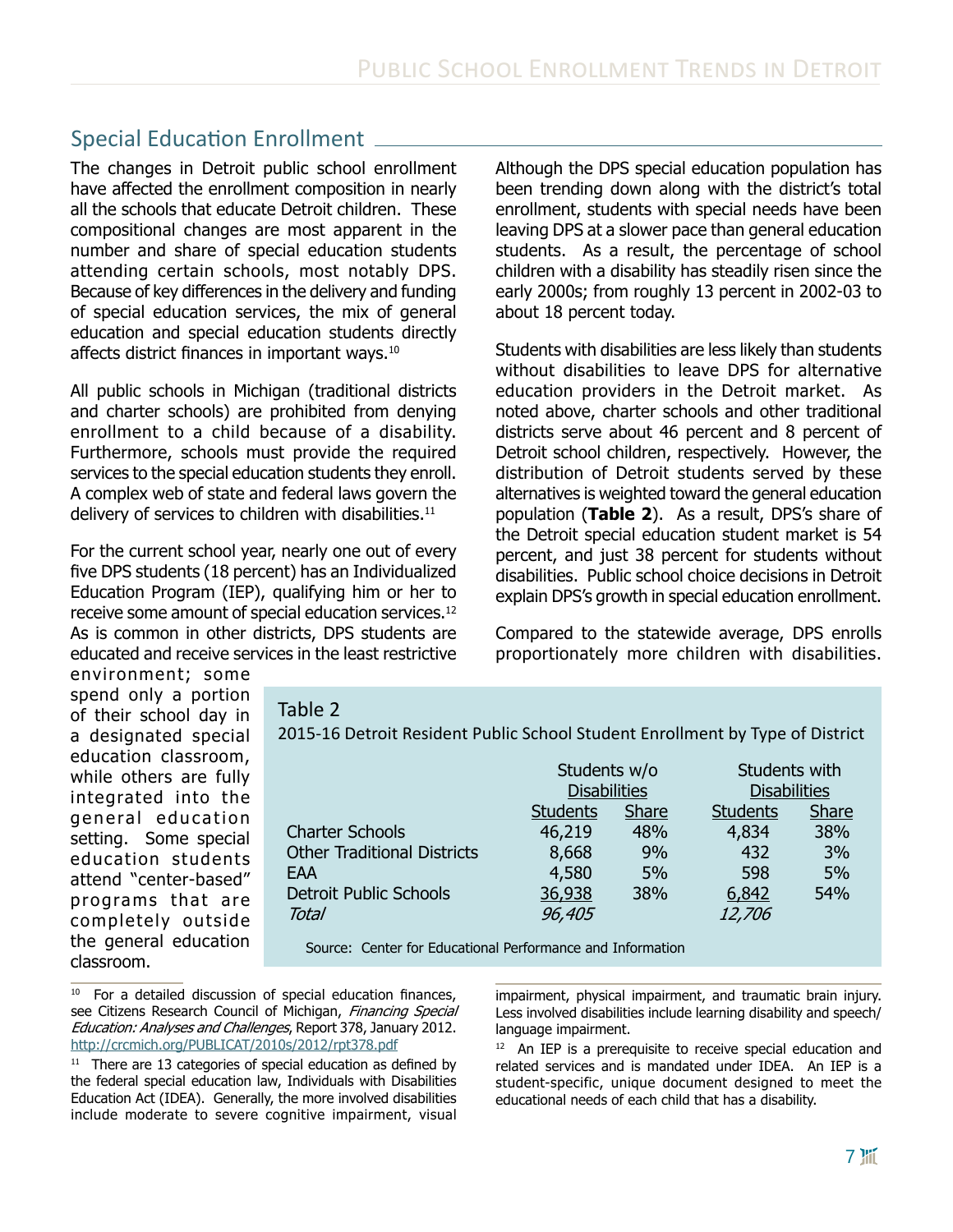#### Chart 2 Special Education as Percent of Total Enrollment, Detroit Public Schools and Statewide Average



Source: Center for Educational Performance and Information

Special education students account for 12.7 percent of Michigan's (excluding DPS) total public school enrollment in 2015-16, compared to 18.2 percent for DPS. Relative to total enrollment, DPS's special education population is almost one-third larger than the statewide average. $13$  While DPS's special education share has been trending up over the 10-plus years, the opposite has been occurring statewide. The statewide (excluding DPS) average has declined from 14.8 percent in 2005-06 to 12.7 percent today. Prior to 2005-06, DPS's special education enrollment percentage was consistently below the statewide average (**Chart 2**).

In terms of special education enrollment, DPS is an outlier when compared to similar central city districts

across the state (**Table 3**) and its neighboring districts in southeast Michigan (**Table 4**).

Comparing the DPS special education population to that of surrounding districts reveals notable differences. On a full-time equivalent (FTE) basis, 8.8 percent of DPS students had an IEP in 2012-13, compared to just 3.4 percent for all other districts in the Wayne Regional Educational Services Area (RESA) (**Table 4**).14 DPS's special education enrollment is more than twice the size (relative to total enrollment) of the total special education population in all surrounding traditional districts combined. For both general and special education funding purposes, the FTE count is used instead of headcount.15

<sup>&</sup>lt;sup>13</sup> Generally, traditional public districts enroll more children with disabilities as a share of their total enrollment than charter schools. While individual district experiences vary within both sectors, for the 2014-15 school year, 13.5 percent of all students enrolled in traditional districts had an IEP compared to 9.5 percent in the charter school sector. The percentage of disabled students enrolled in charter schools has nearly doubled since 2000-01 when

these students accounted for 5.4 percent of the total statewide charter school enrollment. In contrast, the percentage of special education students enrolled in all traditional districts has remained about 13 percent of the total student population since 2000-01.

<sup>&</sup>lt;sup>14</sup> Wayne RESA consisted of 31 traditional public districts and 101 charter schools.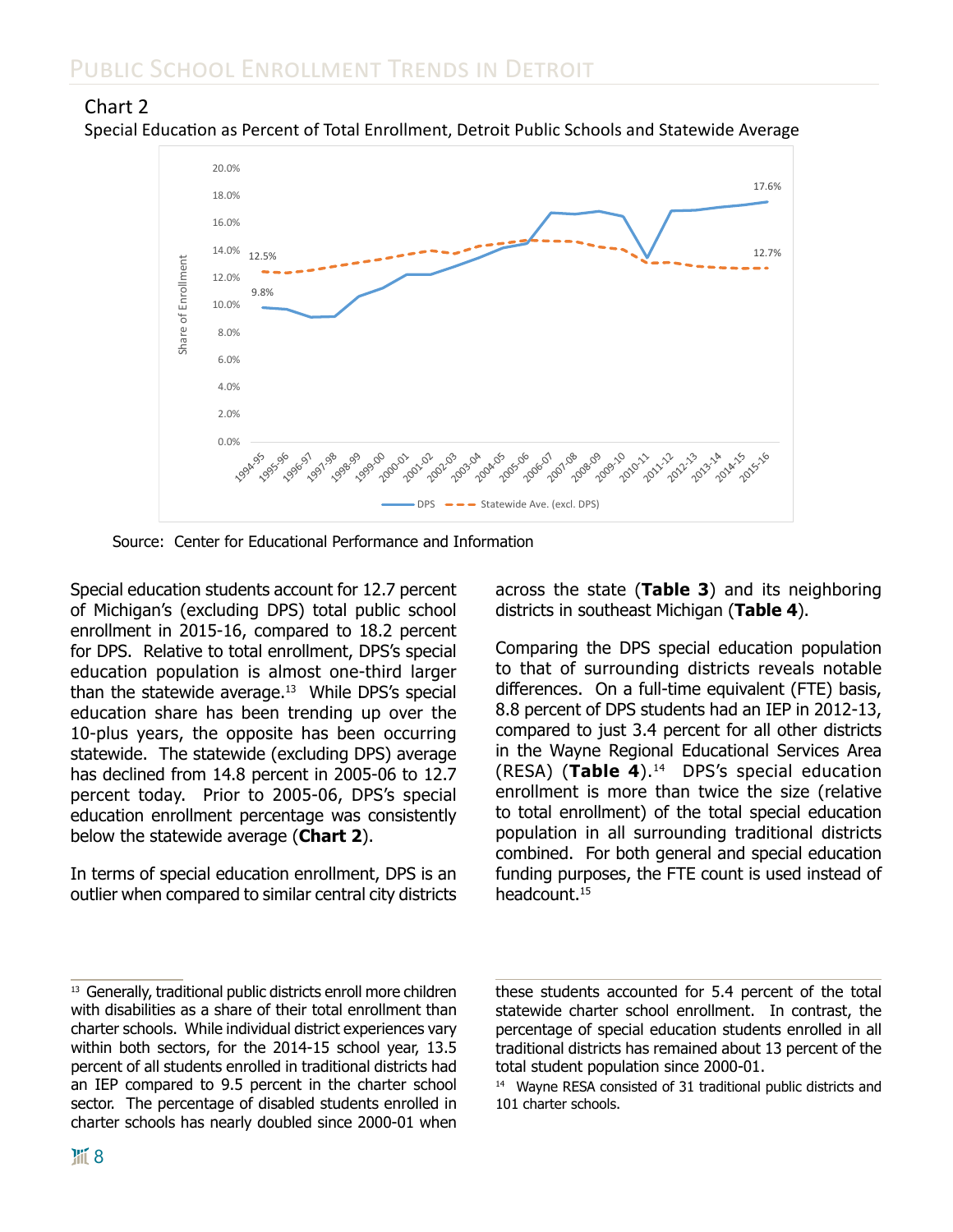Students with disabilities are required, by law, to be served in the least restrictive educational environment. This means that many special education students spend a good portion of their school day in a general education classroom in the public school they attend. If a student requires assistance, specialized resources or staff are provided to accommodate their presence in the general education setting. For a small portion of the special education population, however, the severity of their disability requires them to spend the vast majority, if not all, of the school day in a designated special education classroom. This is because the amount and type of services are more involved and provided by specialists. In Wayne County, many of these classrooms are situated in "center-based" programs coordinated by Wayne RESA and located throughout the county. The special education programs are operated by local districts and charter schools.

#### Table 3

Special Education Enrollment as Share of Total Enrollment in Central City Districts, 2005-06 and 2015-16

|                                    | <b>Special Education</b> | Percentage   |        |  |
|------------------------------------|--------------------------|--------------|--------|--|
|                                    |                          | Enrollment   |        |  |
| <b>School District</b>             | 2005-06                  | 2015-16      | Change |  |
| Pontiac City School District       | 17.7%                    | 18.9%        | 1.2    |  |
| <b>Detroit Public Schools</b>      | 14.5%                    | <b>17.6%</b> | 3.1    |  |
| Lansing Public School District     | 20.0%                    | 17.2%        | (2.8)  |  |
| <b>Flint School District</b>       | 13.6 %                   | 16.7%        | 3.1    |  |
| <b>Grand Rapids Public Schools</b> | 27.3%                    | 15.1%        | (12.2) |  |
| Saginaw School District            | 22.1%                    | 13.5%        | (8.6)  |  |
| Jackson Public Schools             | 18.9%                    | 12.6%        | (6.3)  |  |
| Kalamazoo Public Schools           | 14.3%                    | 12.6%        | (1.7)  |  |
| Note:                              |                          |              |        |  |
| All Districts Statewide (no DPS)   | 14.8%                    | 12.7%        | (2.1)  |  |
|                                    |                          |              |        |  |

Another difference in DPS's special education population is that roughly one-half of the disabled students (2,269 FTE of 4,499 FTE) attend one of the six centerbased programs operated by the district. For all other districts and charter schools in Wayne RESA, 44 percent of the disabled student body attend center-based programs located across the ISD.

Source: Center for Educational Performance and Information

#### Table 4

Total Enrollment and Special Education Enrollment in Wayne RESA (FTE basis), 2012-13

|                                          | Number of<br><b>Districts</b> | <b>Total</b><br>Enrollment<br>$($ FTE $)$ | Special<br>Education<br>Enrollment (FTE) | Special<br>Education<br><b>Share</b> |
|------------------------------------------|-------------------------------|-------------------------------------------|------------------------------------------|--------------------------------------|
| Detroit Public Schools                   |                               | 51,318                                    | 4,499                                    | 8.8%                                 |
| <b>Balance of Wayne RESA</b>             |                               |                                           |                                          |                                      |
| Traditional Public Districts (no DPS)    | 31                            | 164,665                                   | 7.054                                    | 4.3%                                 |
| <b>Charter Schools</b>                   | <u> 101</u>                   | 63,123                                    | 596                                      | 1.0%                                 |
| All Other Wayne RESA Education Providers | 132                           | 227,789                                   | 7,651                                    | 3.4%                                 |
| Source: Wayne RESA                       |                               |                                           |                                          |                                      |

 $15$  This data is presented on a full-time equivalent (FTE) basis, which differs from the head count data used earlier in **Table 3**. A student with an IEP is counted as 1.0 in the special education head count data. The FTE count is based on a student's fulltime assignment and may be divided between special education and general education. A single student cannot be counted as more than 1.0 FTE, but because most students with IEPs are integrated into the school environment and spend some time in a general education classroom they are only partially counted as a special education student in the FTE count. The remainder is counted in the general education FTE count.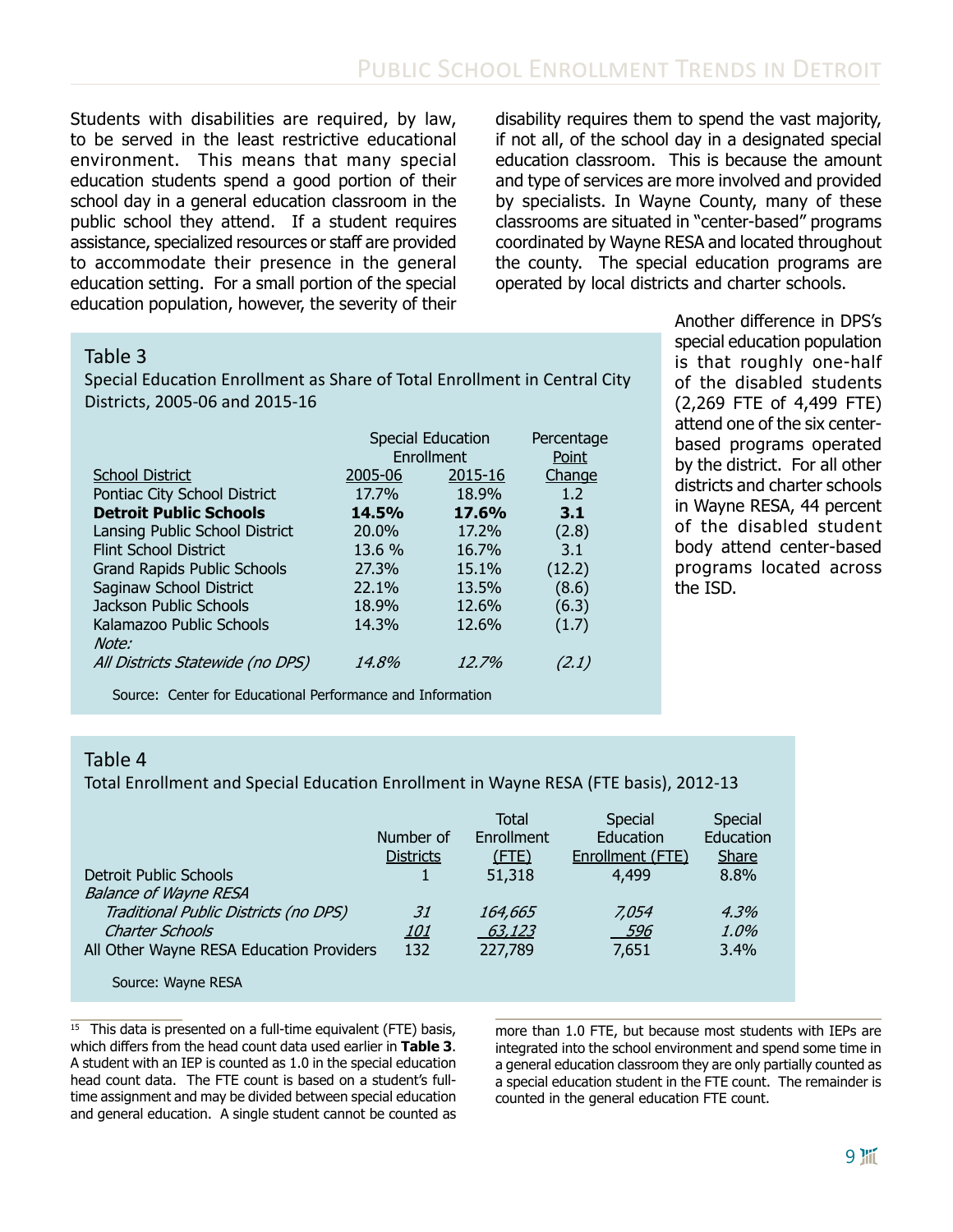## Special Education Finances

An IEP is a contract between a school district (or charter school) and a student's family detailing the services that the student is entitled to receive from the district. These services can be delivered through a combination of sources: directly by the district, directly by an intermediate school district (ISD), and by a private provider on contract with either a district or ISD. Regardless of the provider, a student is not responsible for paying for services; both federal and state law require that children with disabilities receive a "free and appropriate education." Districts enrolling children with disabilities, therefore, are mandated by law to pay for services, often without regard to the cost of such services. Neither state law nor federal law provide such a guarantee for general education services.

Financing special education is a complex endeavor. Funding comes from four general sources; 1) dedicated state appropriations, 2) dedicated local property taxes, 3) federal funds, and 4) district general funds, which primarily come from the perpupil foundation grant received from the state. Under Michigan's model, district general funds serve as the "funder of last resort." This means after all dedicated funding is exhausted, general fund dollars must be used to fulfill the financing responsibilities for approved costs.

Special education funding is governed by the Michigan Supreme Court's 1997 Durant decision, which established a minimum reimbursement rate for special education services. Pursuant to its determination that special education was a newly mandated service and subject to the funding requirements of Article IX, Section 29 of the 1963 Michigan Constitution, the court established that the state government is responsible for just under 29 percent of the approved special education costs and 70 percent of approved transportation costs.<sup>16</sup>

As a result of *Durant*, Michigan's financing system is premised on a cost reimbursement model.<sup>17</sup>

Unlike general education funding, local communities still have access to the property tax to generate operational funds for special education services. Proposal A of 1994 shifted revenue-raising responsibility for general school operations from local property taxes to state level taxes, but it did little to impact special education financing and its reliance on the property tax. $18$  As a result, local property taxes continue to be levied at the ISD level and account for about 30 percent of special education revenues statewide. Because of variations across Michigan's 57 ISDs (e.g., millage rates and taxable values), in some communities the property tax may play a larger role in the overall funding picture.

In 2015, Wayne RESA's special education tax was 3.4 mills. Per Wayne's special education plan, the entire tax is allocated to cover the reimbursable costs for center-based programs delivered by local districts and charter schools to students with moderate to severe disabilities. These programs served about 6,200 students in 2015. About 2,300 of these students were enrolled in DPS and received services from the district's center-based programs.

Federal funds play a smaller role than state and local funds, covering about 22 percent of special education spending statewide. While federal law allows for a much larger role for the federal government, its actual contribution is only about one-half of what is statutorily allowed. The federal reimbursement limit is capped at 40 percent of average per-pupil expenditures, but the amount of funding made available each year is subject to federal appropriations. Congress has never provided sufficient funding to hit the maximum.<sup>19</sup>

<sup>&</sup>lt;sup>16</sup> The *Durant v State Board of Education*, 424 Mich. 364; 381 NW2d 662 (1985) ruling established a minimum funding floor that the state is required to meet. This was determined based on the amount of special education costs that the state covered in 1978, when the Headlee Amendment to the Michigan Constitution was adopted. The Amendment prohibits unfunded state mandates and prohibits state government from reducing support for a mandated service.

<sup>&</sup>lt;sup>17</sup> State special education funding systems generally fall into four types: 1) per pupil with funding weights for different disability classifications, 2) reimbursement for approved costs, 3) instructional units (e.g., focus on funding teachers, classrooms, etc. rather than students), and 4) census-based reimbursement (e.g., funding independent of districts' special education population, based instead on measure of total enrollment (special and general education).

<sup>&</sup>lt;sup>18</sup> As part of the Proposal A reforms, state law imposed a cap on the ISD special education millage rate. The rate cap is set at 1.75 times the number of special education mills an ISD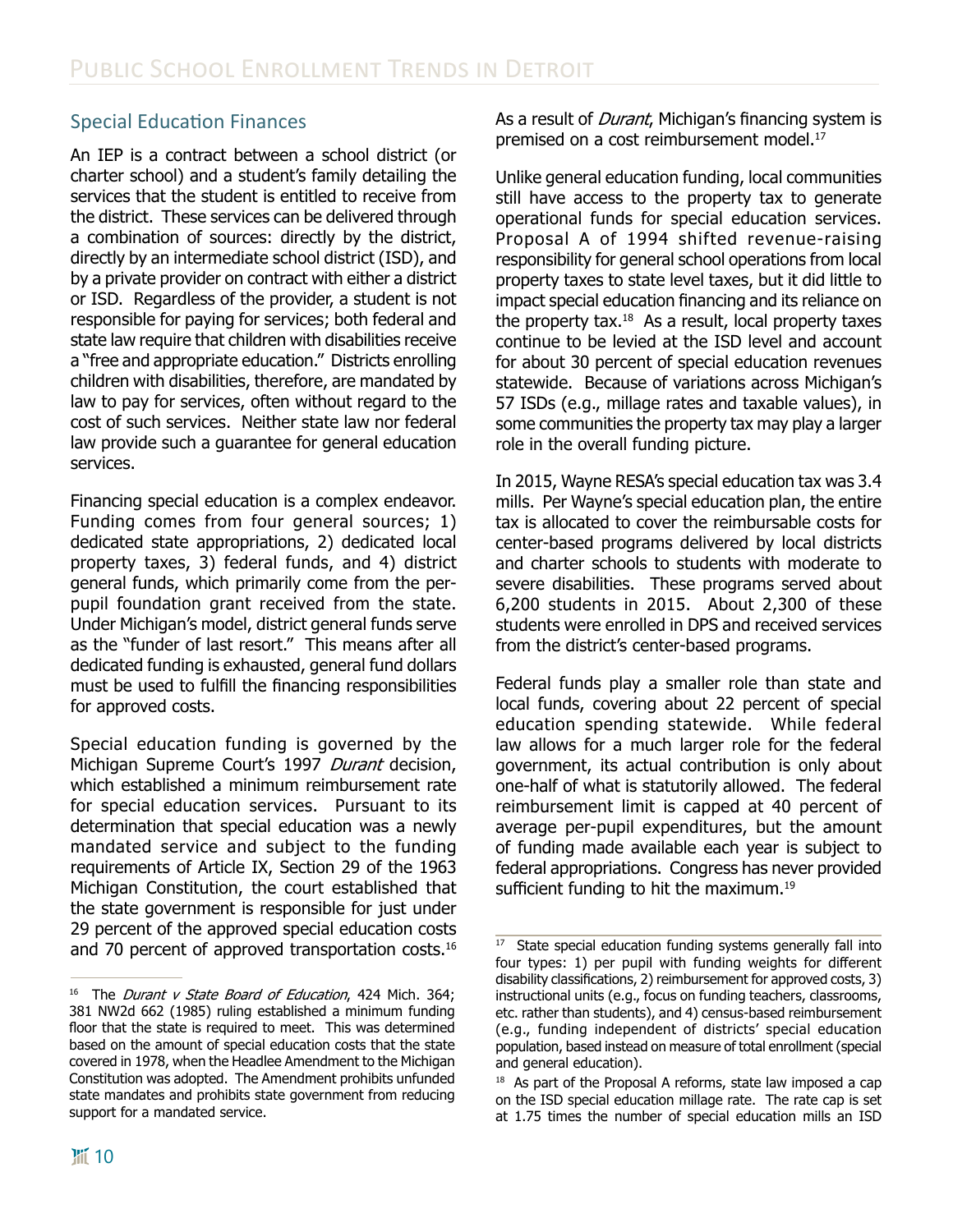Mainly because of the importance of the local property tax in the overall financing picture, large differentials are found in per-pupil special education spending across Michigan districts. Both tax effort (property tax rate) and tax base (property values) contribute to the significant differences in per-pupil property tax revenue generated (and spending).20 Furthermore, spending variations are accentuated by the patchwork funding model and federal maintenance of effort requirements.<sup>21</sup>

### The General Fund Subsidy

Michigan's 57 ISDs have the primary responsibility for coordinating special education services and finances for their constituent districts (both traditional and charter schools).22 While each ISD's plan for carrying out this responsibility differs in terms of the delivery and funding of different programs, the bottom line is that all of them follow the cost reimbursement model established through the *Durant* decision. As noted above, this model requires both school districts and charter schools to utilize general fund revenues as a "funder of last resort" for special education services.

The corollary of Michigan's special education financing setup is that for each general fund dollar directed to special education spending, there is one less dollar available within the general education setting. The Citizens Research Council estimated that general fund resources contributed about 25 percent to total special education spending in 2006- 07 across all districts. $23$  The amount of the general fund subsidy can vary from district to district and can be substantial.

The general fund subsidy in Detroit Public Schools is significant. The district contributed \$45 million in general fund resources to support its special education spending in 2012-13 (see **Table 5**). This equates to a subsidy of \$970 per general education student that would have been available for general education purposes but instead was redirected to meet special education costs.

#### Table 5

General Fund Subsidization of Special Education Spending in Wayne RESA, 2012-13

| <b>Detroit Public Schools</b><br><b>Balance of Wayne RESA</b> | General<br>Education<br><b>Students</b><br>$($ FTE $)$<br>46,819 | Total<br>Special<br>Ed. Costs*<br>(millions)<br>\$71.1 | Total<br>State Aid*<br>(millions)<br>\$25.7 | Unreimbursed<br>Costs<br>(millions)<br>\$45.4 | Per-<br>Pupil<br>Subsidy<br>\$970 |
|---------------------------------------------------------------|------------------------------------------------------------------|--------------------------------------------------------|---------------------------------------------|-----------------------------------------------|-----------------------------------|
| <b>Traditional Public Districts</b>                           | 157,611                                                          | 188.5                                                  | 67.1                                        | 121.3                                         | <i>770</i>                        |
| <b>Charter Schools</b>                                        | 62,527                                                           | 25.1                                                   | <u>.7.6</u>                                 | <u> 17.6</u>                                  | 281                               |
| Subtotal-Balance of Wayne RESA                                | 220,138                                                          | 213.6                                                  | 74.7                                        | 138.9                                         | 631                               |

\* Excludes "center-based" program costs and related revenue. These costs are covered by the dedicated special education property tax levied by Wayne RESA.

Source: Wayne RESA

<sup>20</sup> See CRC Financing Special Education: Analyses and Challenges. The per-pupil property tax yield difference, at the extremes, was nearly \$7,500 in 2010.

 $21$  A key requirement under IDEA is that states and local schools must meet maintenance of effort (MOE) with respect to nonfederal funding. Generally speaking, MOE stipulates that federal grant recipients must demonstrate that the level of state and

local funding remains relatively unchanged from year to year, regardless of the documented needs or service levels. This can contribute to spending variations across districts if aggregate funding levels are effectively fixed.

<sup>22</sup> State law and rules charge Michigan's 57 ISDs to coordinate, develop, establish, and continually evaluate a "Plan for the Delivery of Special Education Programs and Services" that is approved by the Superintendent of Public Instruction.

<sup>23</sup> See Citizens Research Council of Michigan, Financing Special Education: Analyses and Challenges, Report 378, January 2012. <http://crcmich.org/PUBLICAT/2010s/2012/rpt378.pdf>

<sup>&</sup>lt;sup>19</sup> When the U.S. Congress passed IDEA in 1975, it committed to funding up to 40 percent of the Average Per-Pupil Expenditure in public elementary and secondary education for every disabled student, an amount known as "full funding". To date, federal appropriations have not reached this amount in any year.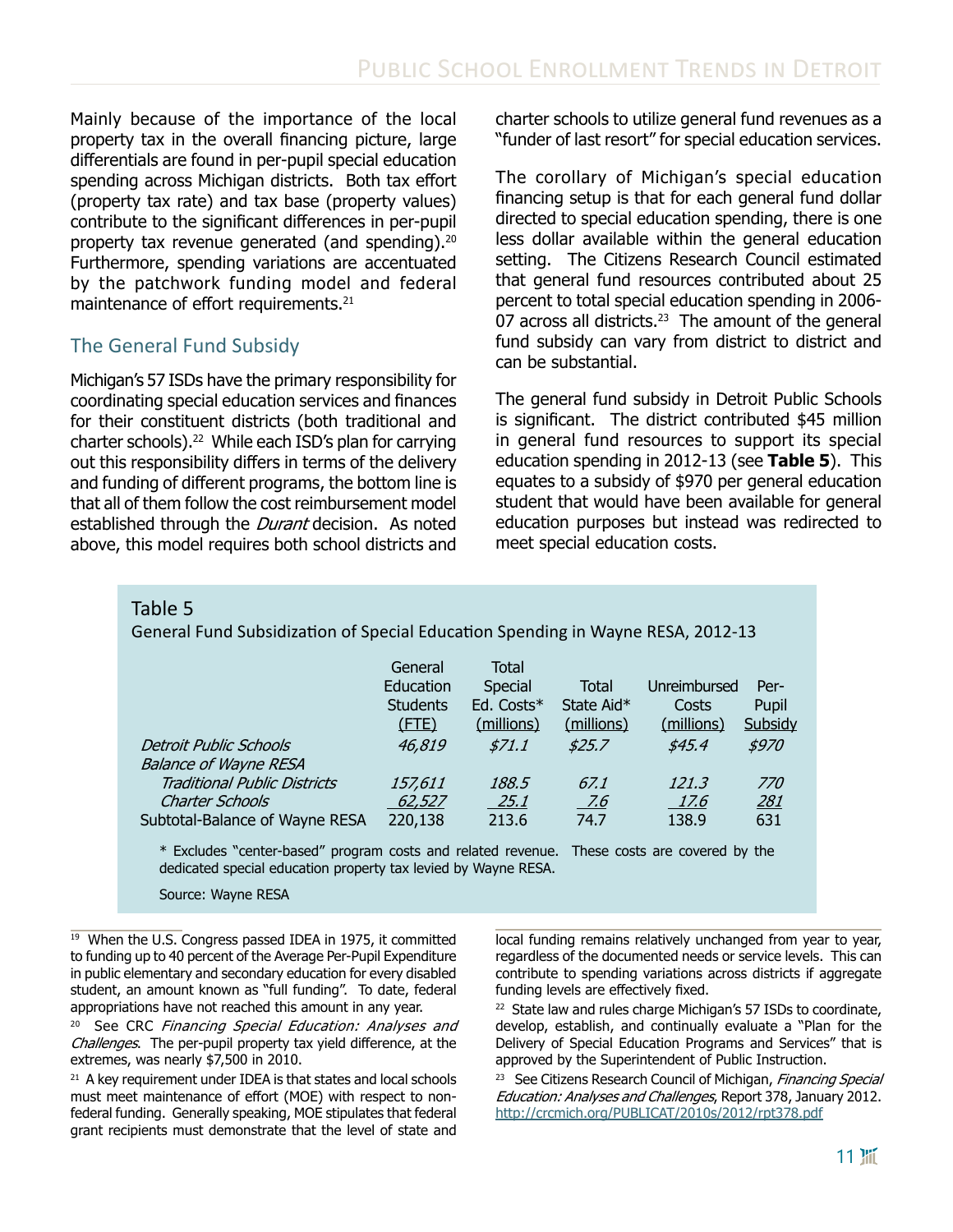DPS's per-pupil general fund subsidy (\$970 per pupil) was 53 percent larger than the average subsidy (\$631 per pupil) of all the other traditional public school districts and charter schools in the Wayne RESA district. This difference was directly caused by DPS's large special education enrollment as a percent of its student body, relative to surrounding districts. The fact that other district's face the same challenge (i.e., inadequate special education funding) suggests that DPS is burdened by two challenges; 1) the general structure and operation of the special

education financing system, and 2) its large special education population. For DPS, the combination of these two challenges is exacerbated by the fact that its overall enrollment has been falling precipitously over the last 10 years. This enrollment decline has resulted in fewer general fund dollars and a greater share of these resources having to go towards meeting special education spending mandates.

# **Conclusion**

More so than any other community in Michigan, public education in the City of Detroit has been transformed by the massive population exodus that began in the late 1950s and continues through modern day. But an equally important factor contributing to the downsizing has been the availability and participation in public school choice by Detroit residents. Over the past 25 years, school choice has created a public school market characterized by a growing number of providers, both inside and outside the city, competing for a shrinking Detroit public school student population. Given this setting, the arithmetic is inescapable; Detroit Public School enrollment has experienced massive and sustained declines since the early 1990s.

Looking forward, DPS is expected to continue to lose students based on general population estimates for the city. The city's nascent economic recovery may stymie some of the population exodus of the past to provide some stability, but this recovery will have little effect on public school choice forces shaping DPS enrollment. As students continue to avail themselves of alternative providers, inside and outside the city, DPS's market share is likely to slip further from its current 40 percent.

General education students are the ones leaving DPS for other public school districts. With fewer special education students leaving DPS, the result is the district serves more special education students than the statewide average or the county average.

The state's system for financing special educations does not guarantee that the full costs of the required services are covered by dedicated revenue sources. As a result, district general fund resources serve as the "funder of last resort." This leaves fewer general fund dollars to fund non-special education students. For DPS with its large special education population, the use of general fund dollars hampers the ability of district to provide quality education to non-special education students.